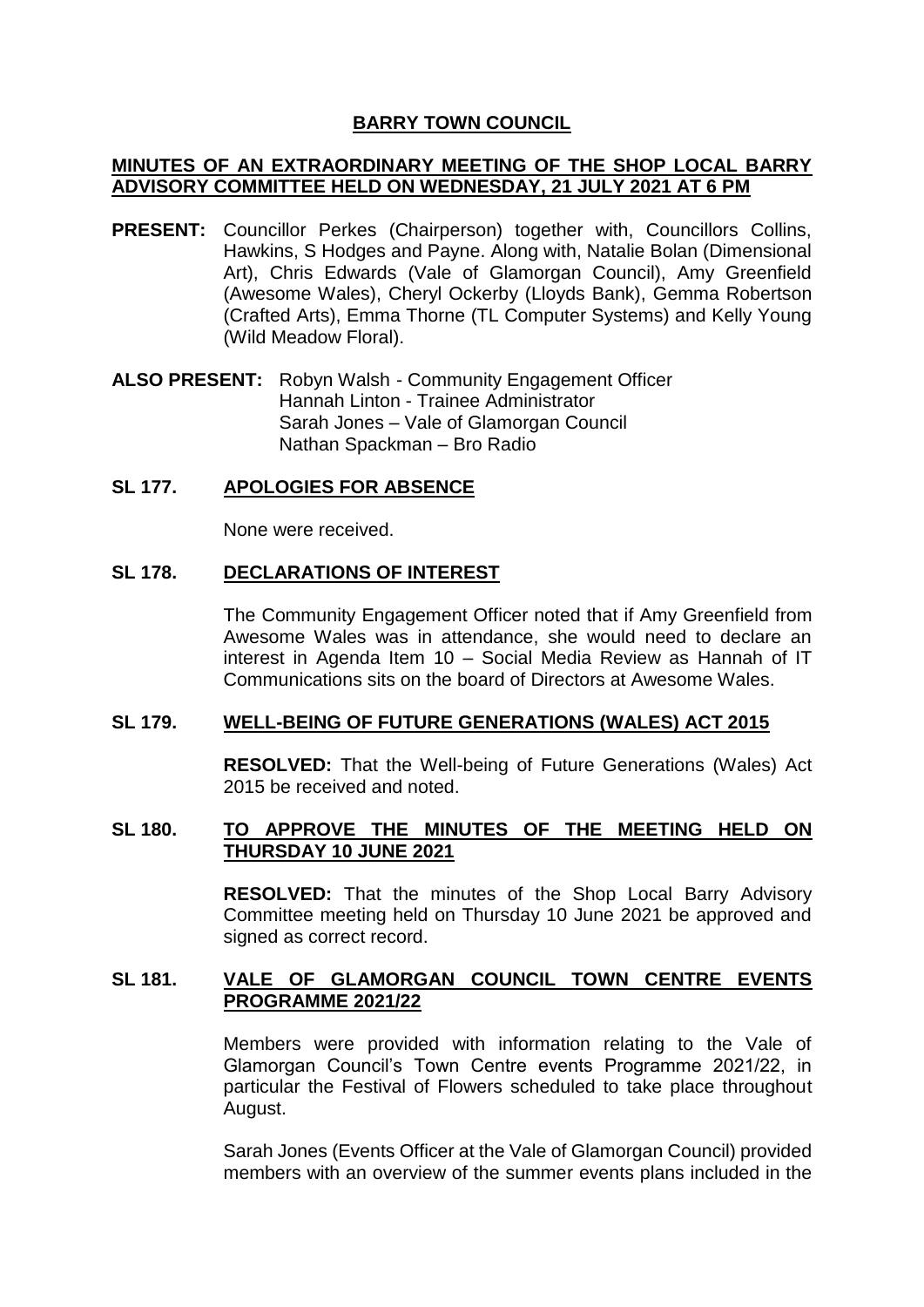report, she noted the first event was to start next week in collaboration with PUKKA Productions which included day and night entertainment.

Sarah also highlighted the month long event for August 'Festival of Flowers', which included a flower trail across the various Town Centres across the Vale. She encouraged traders to get involved however they could and noted some inspiration provided in the report.

**RESOLVED:** That the report be received and noted.

## **SL 182. RECOMMENDATIONS FROM A MEETING OF THE INNOVATION WORKING PARTY HELD ON TUESDAY 6 JULY 2021**

Members were provided with recommendations from a meeting of the Innovation Working Party held on Tuesday, 6 July 2021 for their consideration.

Members were informed that at the recent meeting of the Innovation Working Party, the Community Engagement Officer had provided Council with a report outlining the Vale of Glamorgan Council's Town Centre Event Programme., also providing suggestions as to how the Town Council could complement it to the benefit of the Barry Community. As a result, the group had made the following recommendations for Shop Local to consider;

- 1. The consideration to make a budgetary provision for the concept of Pumpkin Carving in Central Park to complement the Vale of Glamorgan Council's Halloween Trail be taken to the Shop Local Advisory Committee for discussed and;
- 2. That consideration to make a budgetary provision for the potential Santa's Post Office, noting that if the Vale of Glamorgan Council does not have the budget this may not go ahead as part of the proposal be taken to the Shop Local Advisory Committee for discussion.

Emma Thorne noted that the Pumpkin Carving event she had previously organised as part of the Pumpkins in the Park event had been extremely popular and a booking system would be easy to create for the event and noted she is happy to provide support if needed.

Councillor Collins stated that if the Shop Local budget allows, the committee should go ahead with both recommendations of Pumpkin Carving in Central and the Santa's Post Office as they would benefit the whole community and support the Shop Local ethos.

The Community Engagement Officer noted that the report stated that the concept of Santa's Post Office was budget dependent and that Shop Local may wish to consider ring fencing part of their own budget to ensure that even if the Vale of Glamorgan Council cannot finance it, that the Town Council could help support.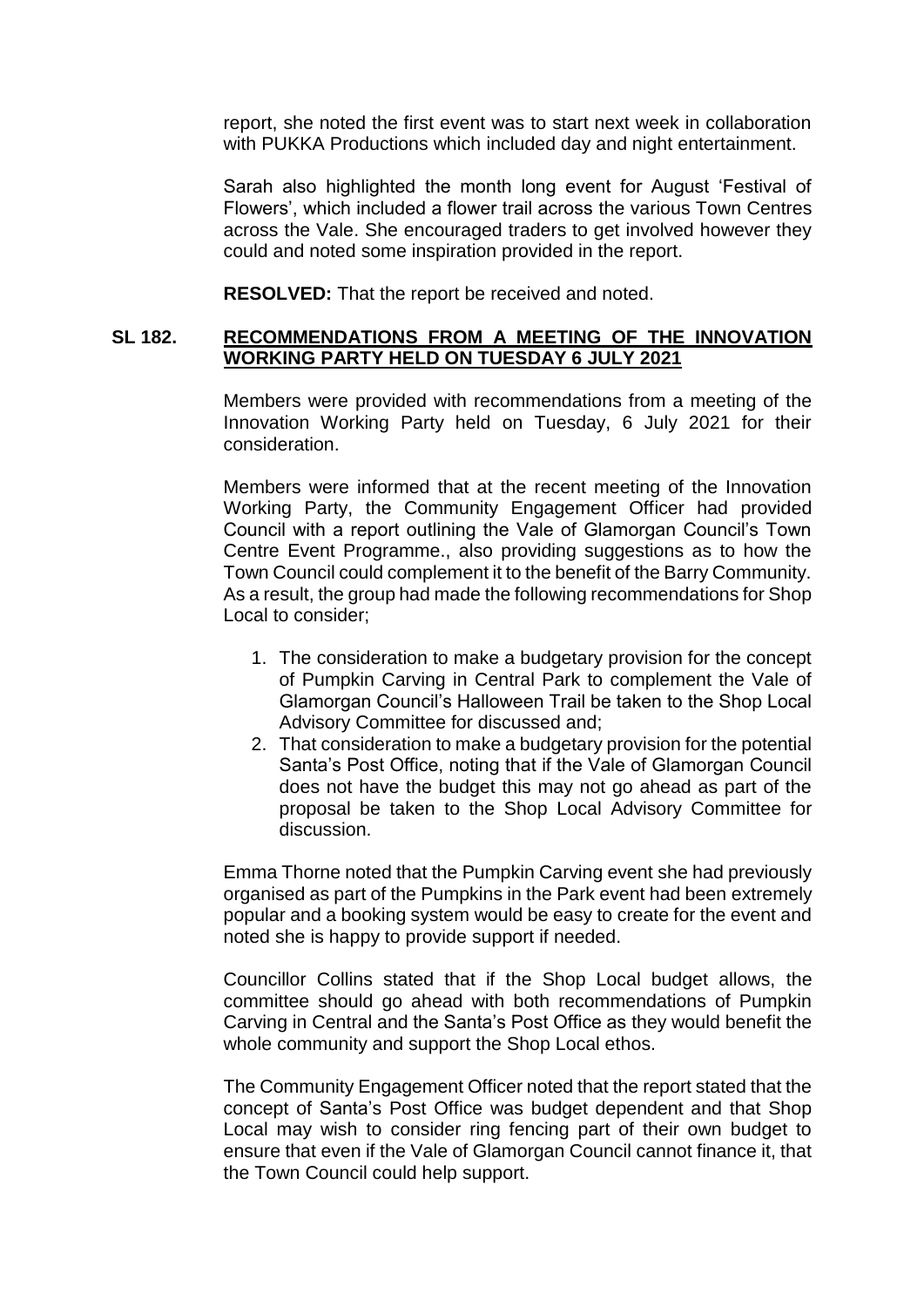Members agreed that they would like the Community Engagement Officer to engage with the Vale of Glamorgan Council Events Team to track this event and determine at a later date if Town Council support will be required.

### **RESOLVED:**

- 1. That the members support the Pumpkin Carving in Central Park event.
- 2. That the Community Engagement Officer explore the potential of Santa's Post Office across Barry and the costings for the Shop Local Advisory Committee to hold the event, in the event that the Vale of Glamorgan Council Events Team are unable to finance it.

## **SL 183. PROPOSALS FROM SHOPPING AREAS (NOT INCLUDED IN THE VALE TOWN CENTRE EVENTS PROGRAMME)**

The Community Engagement Officer informed members that she had been in contact with trader areas not included in the Vale Town Centre Event Programme (i.e. Goodsheds, Park Crescent and Vere Street) to encourage them to forward proposals to Shop Local for different ways that these shopping areas could get involved in the Festival and request financial support if required.

Gemma Robertson advised members that Goodsheds were looking to decorate communal areas with flower garlands in keeping with the Festival theme, noting that individual Traders at Goodsheds were keen to get involved wherever they could.

Councillor S Hodges suggested providing a budget of £2000 to support traders with funding for ideas / decorations to help support the Festival of Flowers that all Traders across Barry could apply to.

Members agreed to this proposal, noting that all traders should be encouraged to utilise it with support from the Community Engagement Officer.

**RESOLVED:** That a budget of £2000 is allocated for the purpose of providing financial support to all traders across Barry to be able to involve themselves in the Festival of Flowers and that the Community Engagement Officer, in consultation with the Responsible Finance Officer approve the requests (noting that the Chair of Shop Local will be kept informed) and a future report will be submitted detailing the outcome of the grants.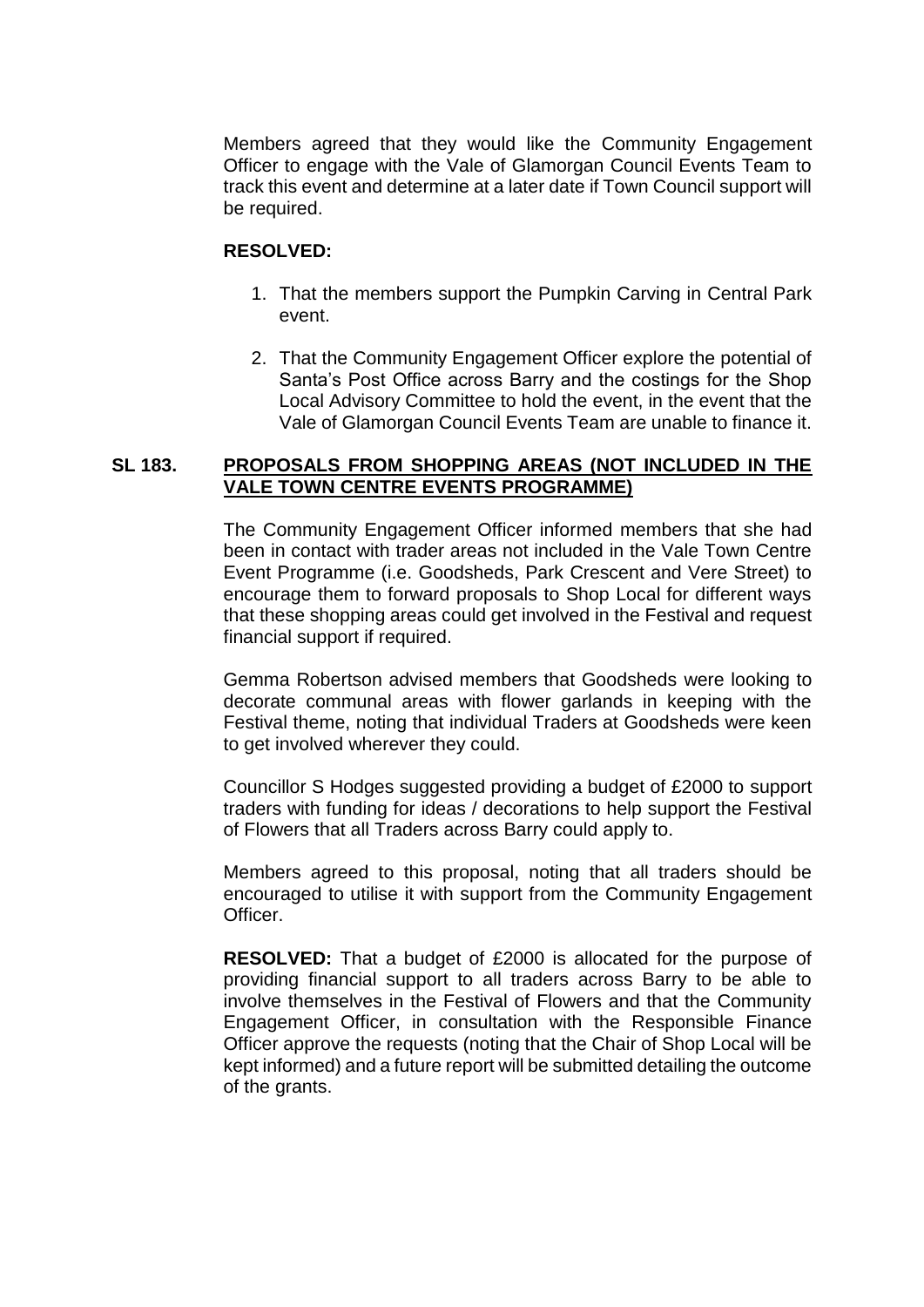## **SL 184. SHOP LOCAL BARRY EVENTS / CAMPAIGNS PROGRAMME 2021/22**

Members were provided with a discussion paper for Barry Town Council Shop Local led events for 2021/22.

Members were informed that the Vale of Glamorgan Council had provided the group with an exciting event programme that the Town Council are looking forward to supporting in partnership with Shop Local Barry.

However, this should not deter the group from considering organising their own events / campaigns and that this paper was an opportunity for this discussion to take place.

The Community Engagement Officer started the discussion with the suggestions of updating the Shop Local maps as new shopping areas had been created since their production and creating a Christmas shopping quide to promote Shop Local gifts.

Amy Greenfield suggested a sculpture trail across Barry, to include area's that may be missed by residents and visitors. She noted Cardiff created a snow dog trail with sculptures and suggested Barry Town Council could provide a similar experience.

Councillor S Hodges advised members that Council had discussed a potential Festival of Light at a previous meeting of the Innovation Working Party, and requested that the Community Engagement Officer provide members with more information relating to this.

The Community Engagement Officer shared the report for the Festival of Light with members noting that there is potential for Barry Town Council to work in partnership with the Vale of Glamorgan Council to deliver this. She noted that the event would be through-out winter (end of October / throughout November) in the lead up to Christmas and that Shop Local could get involved by lighting up the various shopping areas.

Emma Thorne also made members aware that herself and Dave of TL Computer Systems were currently working on a Shop Local Advisory Committee may want to consider looking at when it is completed.

#### **RESOLVED:**

- **1. That the Community Engagement Officer look into updating the Shop Local maps providing members with an update at the net meeting of Shop Local.**
- **2. That the Community Engagement Officer look into a Christmas Shopping Guide to promote shopping locally**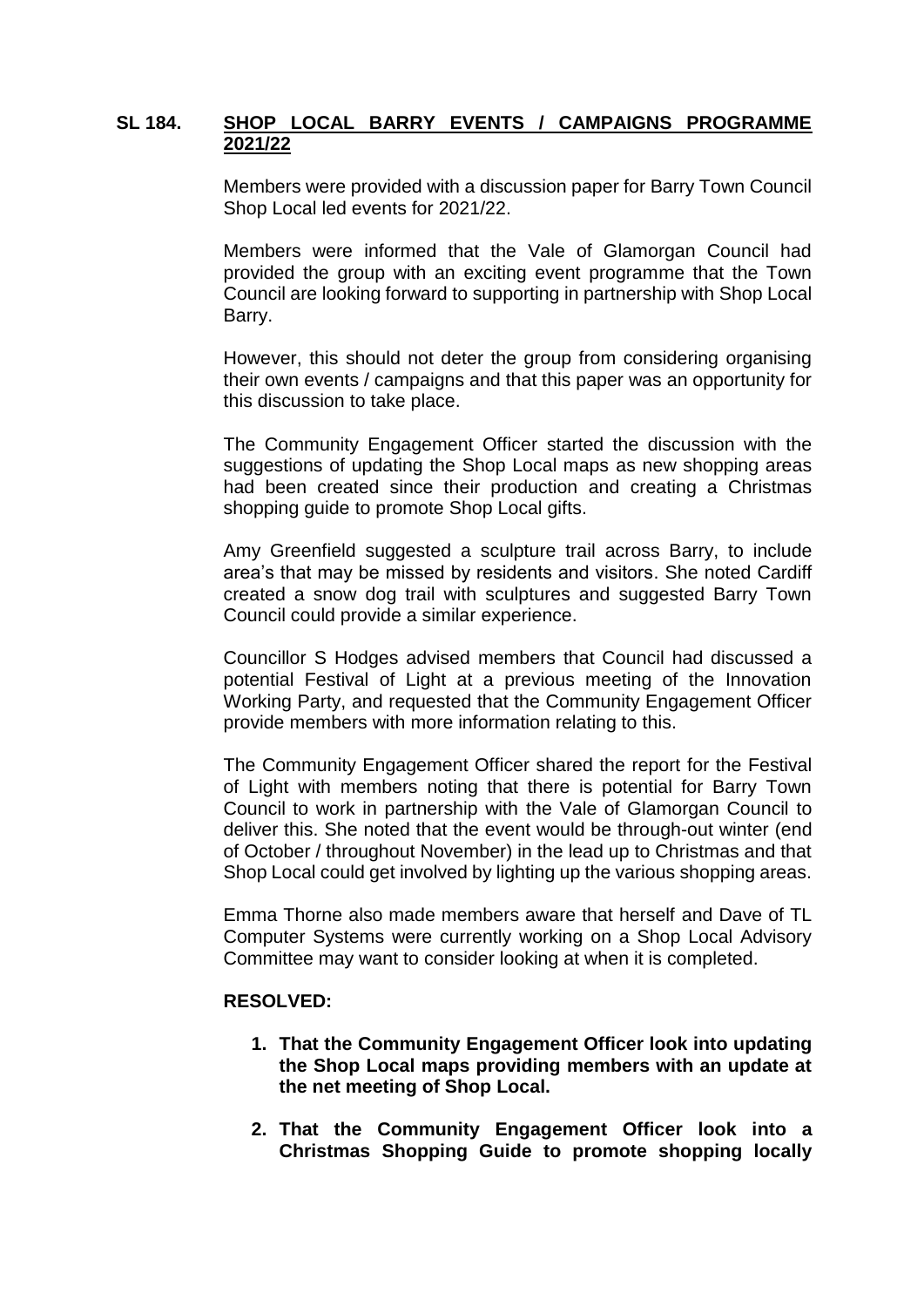**throughout the festive period and provide members with an update at the next meeting of Shop Local.**

- **3. That the Community Engagement Officer explore the suggestion of a sculpture trail, noting that this could potentially be delivered in the new year.**
- **4. That the Community Engagement Officer note that the Shop Local Advisory Committee may wish to work with the Town Council to deliver the Festival of Light event and that further information be provided to members at a later date.**

#### **SL185. LOVE THE VALE WEBSITE**

The Chair welcomed Nathan Spackman of Bro Radio to the meeting who was present to show members the "Love the Vale" website.

Nathan Spackman noted that the website had been launched as a business directory last year, and had since been updated with over 170 businesses across the Vale of Glamorgan.

Nathan stated that it was in the businesses / traders hands to update their page on the directory, which is completely free to register and complete.

**RESOLVED:** That the Love the Vale website been forwarded to Shop Local traders across Barry to register.

## **SL 186. SOCIAL MEDIA REVIEW**

Amy Greenfield was placed in the virtual waiting room throughout this discussion.

Members were provided with the annual social media review from HI Communications.

The Community Engagement Officer explained that the Town Council's Shop Local's social media is currently outsourced to HI Communications on a one-year contract which was awarded in August 2020 after a tender exercise. Noting that this contract was due to end on 27 August 2021.

Members were asked to review the report and information provided to make a decision regarding whether this provision should be continued. The Community Engagement Officer also made members aware that the Town Council's was currently reviewing its Marketing & Communications Strategy. She also stated that the engagement data suggested that Twitter wasn't providing the engagement expected and that members may wish to consider focusing on Facebook and Instagram.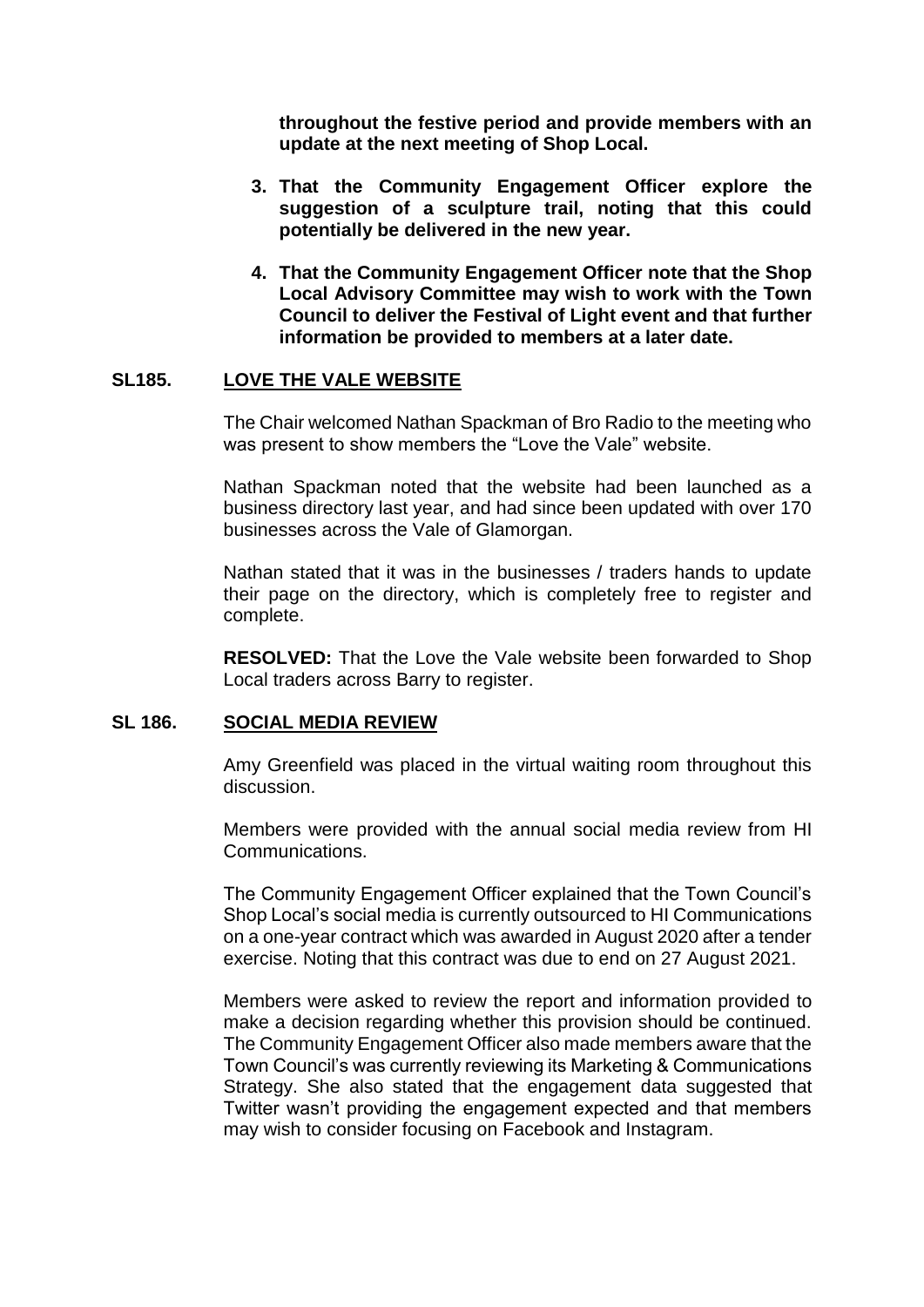A discussion was had over the suggestions made from the Community Engagement Officer with members agreeing that Twitter was not needed for the promotion of Shop Local and the traders.

Gemma Robertson suggested involving young people as a work experience programme to help create content and run the Shop Local Barry social media's platforms.

The Community Engagement Officer noted that minimal specifications were given to HI Communications, aside from the original proposal provided by the company and that this should be updated with the requirements needed from Shop Local Barry members to provide the company with a clearer brief of expectations.

Councillor S Hodges suggested that a meeting is scheduled between Shop Local Councillors (and extended to all Councillors) to discuss the social media requirements, as she was mindful that this provision should continue as the Town Council do not have the relevant skills or experience to manage this account.

Members agree that the Shop Local Instagram account was performing better than the Facebook account and considered that this could be due to less organic posts being created on Facebook and noted that a large proportion of posts were re-shares and not original content.

Wild Meadow Floral also noted that the same traders seemed to be reshared or posted amount and requested that this should be monitored to ensure fairness.

Councillor Payne suggested that Shop Local should review the social media at its meeting more often to be able to provide feedback and suggestions relating to what the group want in terms of its social media provision throughout the year.

#### **RESOLVED:**

- **1. That the Community Engagement Officer arrange a date for a meeting to be held for Councillors to discuss the requirements of the contract with HI Communications and the Shop Local Barry social media.**
- **2. That HI Communications be provided with an additional oneyear contract providing specification on the requirements needed for the social media role have been documented in a new contract.**
- **3. That social media is discussed at all future Shop Local Advisory Committee meetings to ensure that the Community Engagement Officer is able to provide HI Communications**